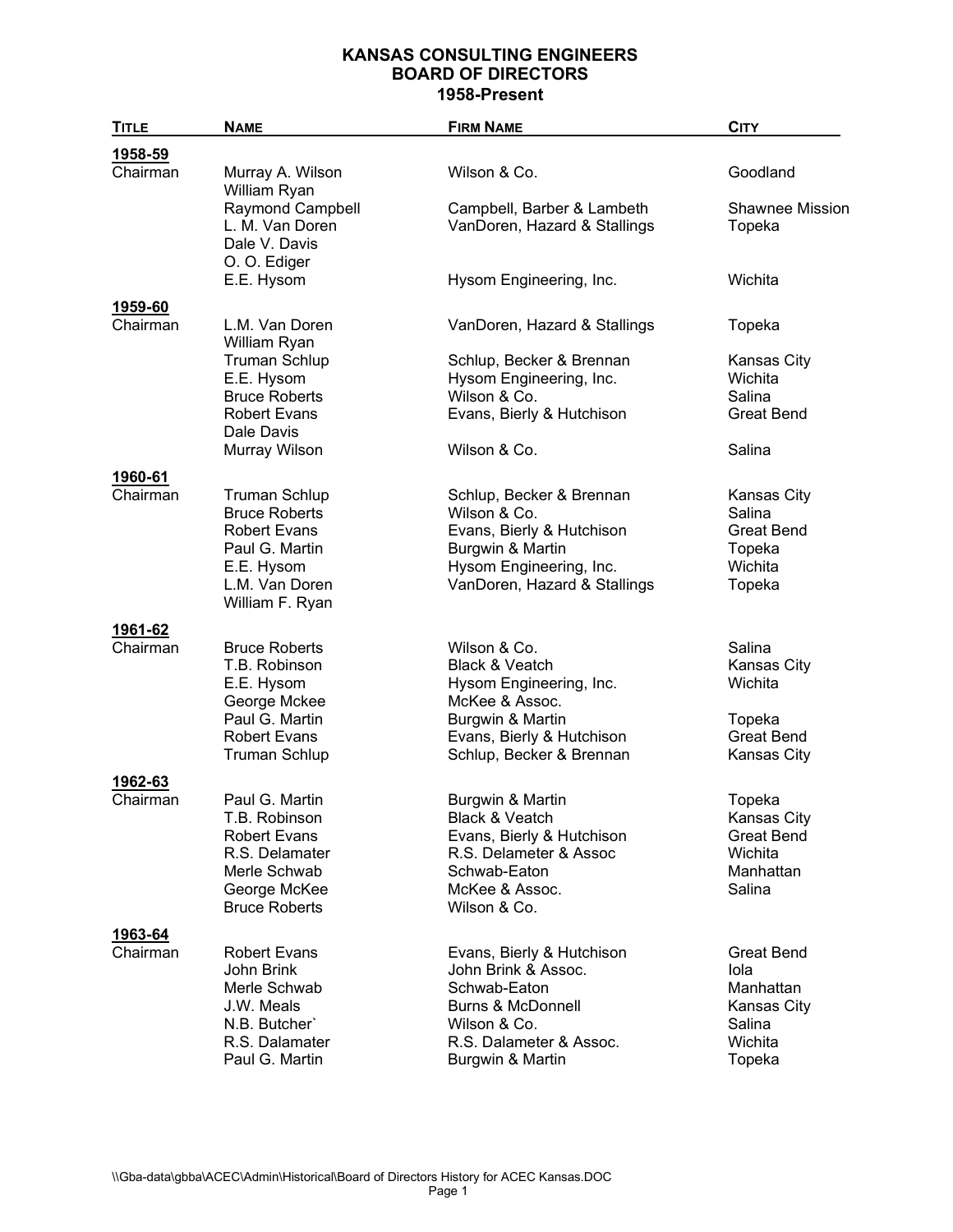| <b>TITLE</b>                                | <b>NAME</b>                                                                                                                           | <b>FIRM NAME</b>                                                                                                                                                              | <b>CITY</b>                                                                                                            |
|---------------------------------------------|---------------------------------------------------------------------------------------------------------------------------------------|-------------------------------------------------------------------------------------------------------------------------------------------------------------------------------|------------------------------------------------------------------------------------------------------------------------|
| 1964-65                                     |                                                                                                                                       |                                                                                                                                                                               |                                                                                                                        |
| Chairman                                    | R.S. Delamater<br><b>Robert Evans</b><br>N.B. Butcher<br>J.W. Meals<br>John Brink<br>S.H. Brockway<br>H.B. Bartlett                   | R.S. Delameter & Assoc.<br>Evans, Bierly & Hutchison<br>Wilson & Co.<br><b>Burns &amp; McDonnell</b><br>John Brink & Assoc.<br>Paine & Brockway<br><b>Bartlett &amp; West</b> | Wichita<br><b>Great Bend</b><br>Salina<br><b>Kansas City</b><br>Iola<br>Olathe<br>Topeka                               |
| 1965-66                                     |                                                                                                                                       |                                                                                                                                                                               |                                                                                                                        |
| Chairman                                    | J.W. Meals<br>N.B. Butcher<br>S.H. Brockway<br>H.B. Bartlett<br>F. Sharon Foster<br>E.C. Grove<br>R.S. Dalamater                      | <b>Burns &amp; McDonnell</b><br>Wilson & Co.<br>Paine & Brockway<br><b>Bartlett &amp; West</b><br>Sharon Foster & Assoc.<br>Grove & Assoc.<br>R.S. Dalameter & Assoc.         | <b>Kansas City</b><br>Salina<br>Olathe<br>Topeka<br>Ellsworth<br>Marysville<br>Wichita                                 |
| 1966-67                                     |                                                                                                                                       |                                                                                                                                                                               |                                                                                                                        |
| Chairman                                    | N.B. Butcher<br>J.W. Meals<br>J.R. Stallings<br>A.C. Becker<br>E.C. Grove<br>F. Sharon Foster<br><b>Robert Castle</b>                 | Wilson & Co.<br><b>Burns &amp; McDonnell</b><br>VanDoren, Hazard & Stallings<br>Schlup, Becker & Brennan<br>Grove & Assoc.<br>Sharon Foster & Assoc.<br>Campbell & Castle     | Salina<br><b>Kansas City</b><br>Topeka<br>Kansas City, KS<br>Marysville<br>Ellsworth<br>Wichita                        |
| 1967-68                                     |                                                                                                                                       |                                                                                                                                                                               |                                                                                                                        |
| Chairman                                    | F. Sharon Foster<br><b>Gail Bierly</b><br><b>Robert Castle</b><br>Josef Sorkin<br>N.B. Butcher<br>A.C. Becker<br>J.R. Stallings       | Sharon Foster & Assoc.<br>Evans, Bierly & Hutchison<br>Campbell & Castle<br><b>HNTB</b><br>Wilson & Co.<br>Schlup, Becker & Brennan<br>VanDoren, Hazard & Stallings           | Ellsworth<br><b>Great Bend</b><br>Wichita<br><b>Overland Park</b><br>Salina<br>Kansas City KS<br>Topeka                |
| 1968-69                                     |                                                                                                                                       |                                                                                                                                                                               |                                                                                                                        |
| Chairman<br><b>Chair Elec</b>               | <b>Josef Sorkin</b><br>E.E. Hysom<br><b>Gail Bierly</b><br>W.R. Gibbs<br>Elmer Pearse<br><b>Shelby Willis</b><br>J.R. Stallings       | <b>HNTB</b><br>Hysom Engineering, Inc.<br>Evans, Bierly & Hutchison<br>Black & Veatch<br>Wilson & Co.<br>Bucher & Willis<br>VanDoren, Hazard & Stallings                      | <b>Overland Park</b><br>Wichita<br><b>Great Bend</b><br><b>Kansas City</b><br>Salina<br>Salina<br>Topeka               |
| 1969-70                                     |                                                                                                                                       |                                                                                                                                                                               |                                                                                                                        |
| Chairman<br><b>Chair Elec</b><br>Past Chair | E.E. Hysom<br>H.B. Bartlett<br>Josef Sorkin<br>W.R. Gibbs<br><b>Elmer Pearse</b><br>John Warren<br>Paul Nixon<br><b>Shelby Willis</b> | Hysom Engineering, Inc.<br>Bartlett & West<br><b>HNTB</b><br>Black & Veatch<br>Wilson & Co.<br>Shafer, Kline & Warren<br>Nixon & Seaman Eng.<br>Bucher & Willis               | Wichita<br>Topeka<br><b>Overland Park</b><br><b>Kansas City</b><br>Salina<br><b>Overland Park</b><br>Liberal<br>Salina |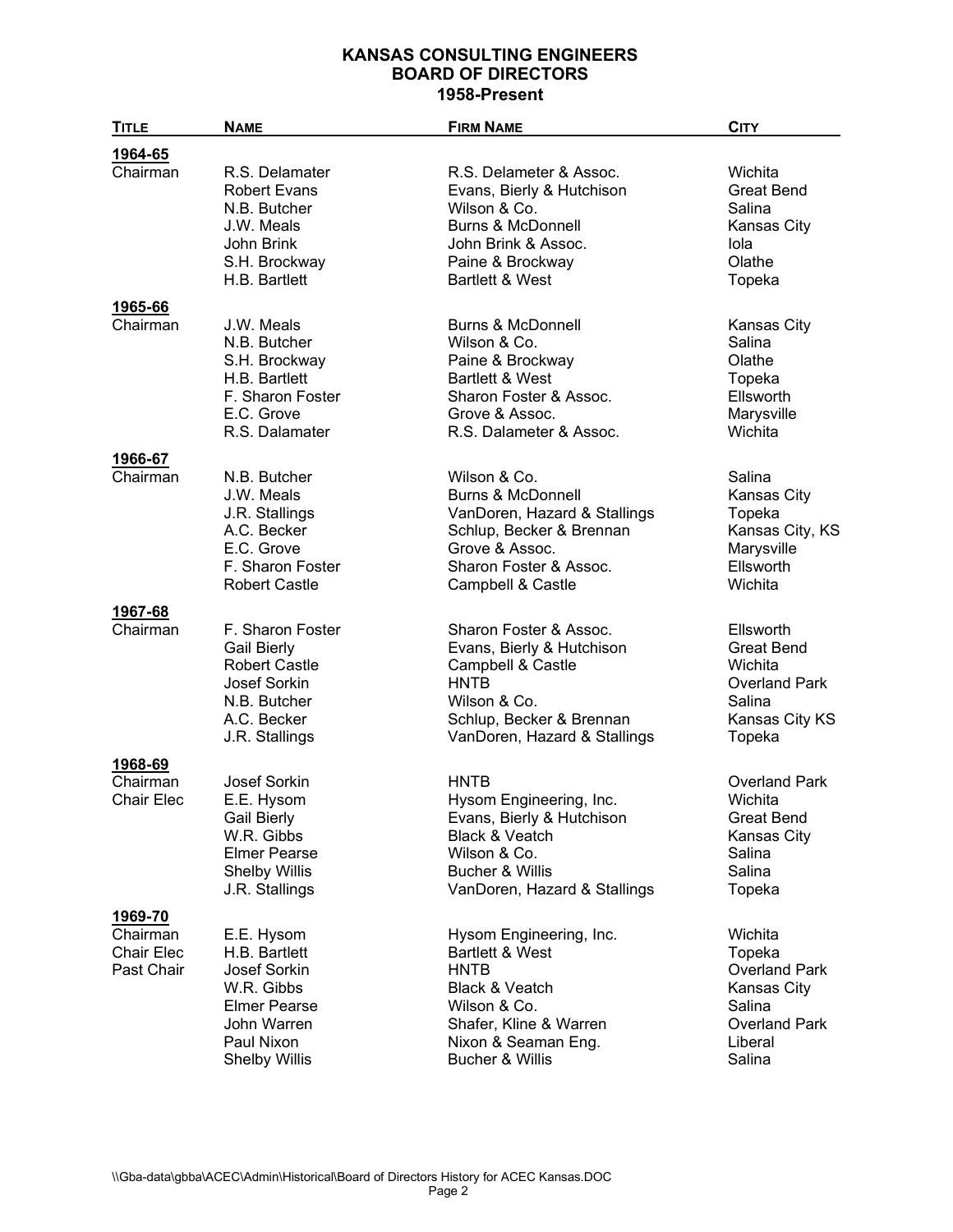| <b>TITLE</b>                                                    | <b>NAME</b>                                                                                                                                                               | <b>FIRM NAME</b>                                                                                                                                                                                                  | <b>CITY</b>                                                                                                             |
|-----------------------------------------------------------------|---------------------------------------------------------------------------------------------------------------------------------------------------------------------------|-------------------------------------------------------------------------------------------------------------------------------------------------------------------------------------------------------------------|-------------------------------------------------------------------------------------------------------------------------|
| 1970-71                                                         |                                                                                                                                                                           |                                                                                                                                                                                                                   |                                                                                                                         |
| Chairman<br>Past Chair<br><b>Chair Elec</b>                     | H.B. Bartlett<br>E.E. Hysom<br>J.R. Stallings<br>R.G. Van Gundy<br>John Warren<br>Paul Nixon<br><b>Orval Daniels</b><br><b>Glenn Gray</b>                                 | <b>Bartlett &amp; West</b><br>Hysom Engineering, Inc.<br>VanDoren, Hazard & Stallings<br>Van Gundy & Assoc.<br>Shafer, Kline & Warren<br>Nixon & Seaman Eng.<br><b>Engineering Testing Co.</b><br>Larkin & Assoc. | Topeka<br>Wichita<br><b>Overland Park</b><br>Ellsworth<br><b>Overland Park</b><br>Liberal<br>Wichita<br>Kansas City     |
| 1971-72                                                         |                                                                                                                                                                           |                                                                                                                                                                                                                   |                                                                                                                         |
| Chairman<br>Past Chair<br>Chair Elec<br><b>Treasurer</b><br>(D) | J.R. Stallings<br>H.B. Bartlett<br><b>Gail Bierly</b><br>Glenn Gray<br><b>Orval Daniels</b><br>Guy Shelley, Jr.<br><b>Bob Crawford</b><br>R.G. Van Gundy                  | VanDoren, Hazard & Stallings<br><b>Bartlett &amp; West</b><br>Evans, Bierly & Hutchison<br>Larkin & Assoc.<br>Engineering Testing Co.<br>Guy Shelley & Assoc.<br>Wilson & Co.<br>Van Gundy & Assoc.               | <b>Overland Park</b><br>Topeka<br><b>Great Bend</b><br><b>Kansas City</b><br>Wichita<br>Wichita<br>Salina<br>Ellsworth  |
| 1972-73                                                         |                                                                                                                                                                           |                                                                                                                                                                                                                   |                                                                                                                         |
| Chairman<br>Past Chair<br>Chair Elec<br>(D)                     | Gail E. Bierly<br>J.R. Stallings<br><b>Philip Kline</b><br>August Bogina<br><b>Bob Crawford</b><br>Guy Shelley, Jr.<br><b>Frank Eaton</b><br>Ken Strobel                  | Evans, Bierly & Hutchison<br>VanDoren, Hazard & Stallings<br>Shafer, Kline & Warren<br>Bogina Consulting Eng.<br>Wilson & Co.<br>Guy Shelley & Assoc.<br>Schwab & Eaton<br>Cook, Flatt & Strobel                  | <b>Great Bend</b><br><b>Overland Park</b><br><b>Overland Park</b><br>Lenexa<br>Salina<br>Wichita<br>Manhattan<br>Topeka |
| 1973-74                                                         |                                                                                                                                                                           |                                                                                                                                                                                                                   |                                                                                                                         |
| Chairman<br>Past Chair<br>Chair Elec                            | Philip K. Kline<br>Gail E. Bierly<br>Kenneth Strobel<br>August Bogina<br><b>Frank Eaton</b><br>Carl Knop<br><b>Bob Baier</b><br>Ken White                                 | Shafer, Kline & Warren<br>Evans, Bierly & Hutchison<br>Cook, Flatt & Strobel<br>Bogina Consulting Eng.<br>Schwab & Eaton<br>Pro. Engineering Consult.<br>Wilson & Co.<br>White, Hunsley & Assoc.                  | <b>Overland Park</b><br><b>Great Bend</b><br>Topeka<br>Lenexa<br>Manhattan<br>Wichita<br>Salina<br>Salina               |
| 1974-75                                                         |                                                                                                                                                                           |                                                                                                                                                                                                                   |                                                                                                                         |
| Chairman                                                        | Kenneth Strobel<br><b>Frank Eaton</b><br>Philip K. Kline<br><b>Stuart Hutchison</b><br><b>Kenneth White</b><br>George Campbell<br>Lawrence Brennan<br><b>Robert Baier</b> | Cook, Flatt & Strobel<br>Schwab & Eaton<br>Shafer, Kline & Warren<br>Evans, Beverly & Hutchison<br>White, Hunsley & Assoc.<br>Campbell & Castle<br>Schup, Becker & Brennan<br>Wilson & Co.                        | Topeka<br>Manhattan<br><b>Overland Park</b><br><b>Great Bend</b><br>Salina<br>Wichita<br><b>Kansas City</b><br>Salina   |
| 1975-76                                                         |                                                                                                                                                                           |                                                                                                                                                                                                                   |                                                                                                                         |
| Chairman                                                        | <b>Frank Eaton</b><br>Kenneth White<br>Kenneth Strobel<br><b>Stuart Hutchison</b><br>Al Silady<br>George Campbell<br>Lawrence Brennan<br>Les Baxter                       | Schwab & Eaton<br>White, Hunsley & Assoc.<br>Cook, Flatt & Strobel<br>Evans, Beverly & Hutchison<br><b>HNTB</b><br>Campbell & Castle<br>Schlup, Becker & Brennan<br><b>Professional Engineering</b>               | Manhattan<br>Salina<br>Topeka<br><b>Great Bend</b><br><b>Overland Park</b><br>Wichita<br>Kansas City<br>Wichita         |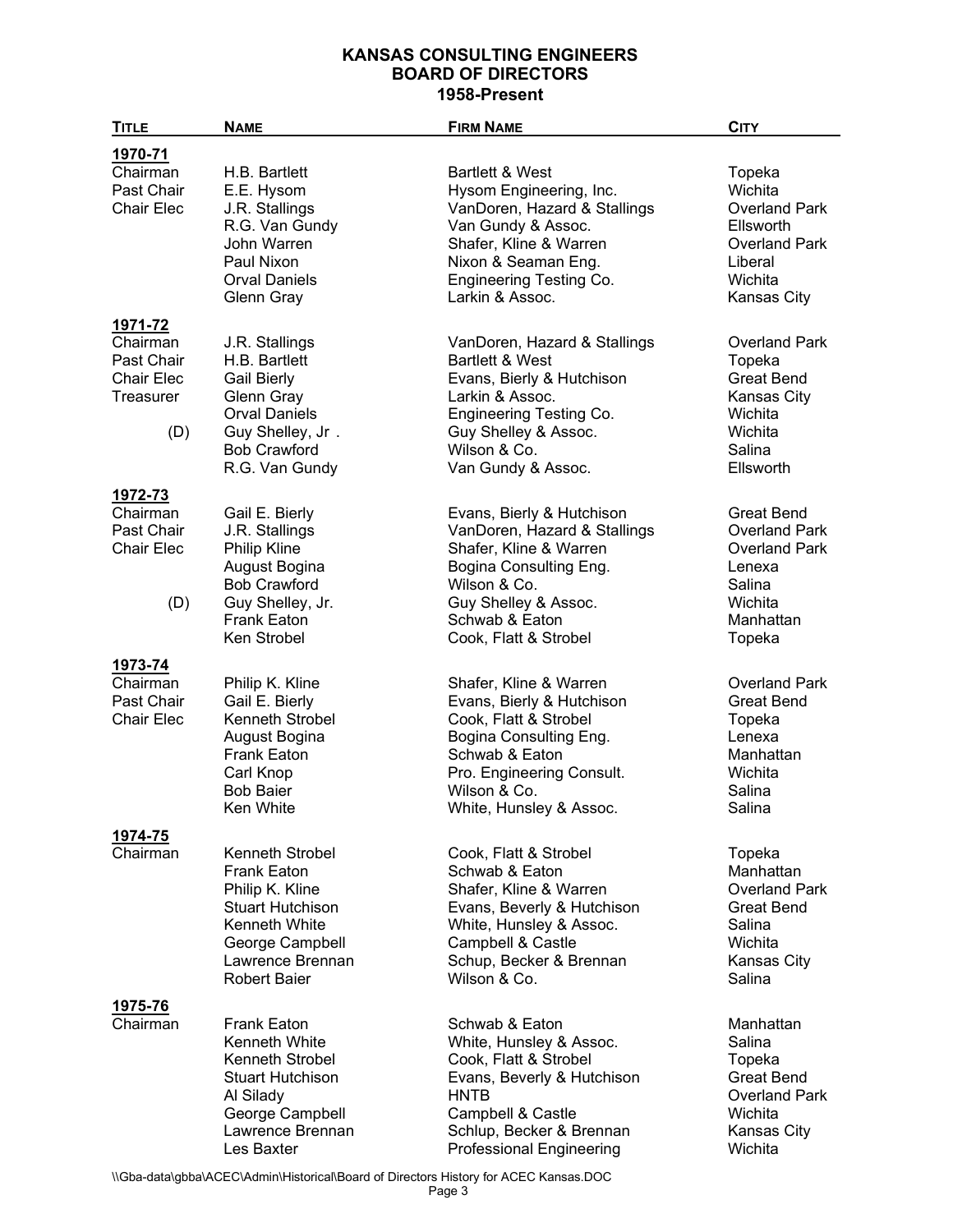| <b>TITLE</b>                                                                                                                | <b>NAME</b>                                                                                                                                                             | <b>FIRM NAME</b>                                                                                                                                                                                           | <b>CITY</b>                                                                                                                            |
|-----------------------------------------------------------------------------------------------------------------------------|-------------------------------------------------------------------------------------------------------------------------------------------------------------------------|------------------------------------------------------------------------------------------------------------------------------------------------------------------------------------------------------------|----------------------------------------------------------------------------------------------------------------------------------------|
| 1976-77                                                                                                                     |                                                                                                                                                                         |                                                                                                                                                                                                            |                                                                                                                                        |
| Chairman                                                                                                                    | Kenneth N. White<br>Lawrence Brennan<br><b>Frank Eaton</b><br>Mike Thompson<br><b>Stuart Hutchison</b><br>Al Silady<br>Lloyd Weller<br>James Hunt                       | White, Hunsley & Assoc.<br>Schlup, Becker & Brennan<br>Schwab & Eaton<br>Poe & Assoc.<br>Evans, Beverly & Hutchison<br><b>HNTB</b><br><b>Black &amp; Veatch</b><br>Van Doren-Hazard-Stallings              | Salina<br>Kansas City<br>Manhattan<br>Wichita<br><b>Great Bend</b><br>Overland Park, KS<br>Kansas City<br>Topeka                       |
| 1977-78<br>Chairman                                                                                                         | Lawrence Brennan<br><b>Stuart Hutchison</b><br>Kenneth N. White<br><b>Thomas Kirkwood</b><br>Lloyd Weller<br>Mike Thompson<br>James Hunt                                | Schlup, Becker & Brennan<br>Evans, Beverly & Hutchison<br>White, Hunsley & Assoc.<br>A.C. Kirkwood & Assoc.<br>Black & Veatch<br>Poe & Assoc.<br>Van Doren-Hazard-Stallings                                | <b>Kansas City</b><br><b>Great Bend</b><br>Salina<br>Kansas City<br>Kansas City<br>Wichita<br>Topeka                                   |
|                                                                                                                             | Lewis C. Crawford                                                                                                                                                       | Wilson & Co.                                                                                                                                                                                               | Salina                                                                                                                                 |
| 1978-79<br>Chairman<br><b>Chair Elec</b><br><b>Treasurer</b>                                                                | <b>Stuart Hutchison</b><br>Lloyd Weller<br><b>Robert Moser</b><br>Lewis Crawford<br>James Hunt<br><b>Thomas Kirkwood</b><br>Kay Bloom<br>Larry Brennan                  | Evans Beverly & Hutchison<br>Black & Veatch<br>Moser & Assoc.<br>Wilson & Co.<br>Van Doren-Hazard-Stallings<br>A.C. Kirkwood & Assoc.<br><b>Bucher &amp; Willis</b><br>Schlup, Becker & Brennan            | <b>Great Bend</b><br>Kansas City<br><b>Newton</b><br>Salina<br>Topeka<br>Kansas City<br>Salina<br>Kansas City                          |
| 1979-80                                                                                                                     |                                                                                                                                                                         |                                                                                                                                                                                                            |                                                                                                                                        |
| Chairman<br><b>Chair Elec</b><br>Treasurer                                                                                  | Lloyd Weller<br><b>Thomas Kirkwood</b><br><b>Orval Daniels</b><br><b>Bill Delich</b><br><b>Bob Moser</b><br>Louis Unrein<br>Kay Bloom<br><b>Stuart Hutchison</b>        | <b>Black &amp; Veatch</b><br>A.C. Kirkwood & Assoc.<br>Engineering Testing Co.<br>Schlup, Becker & Brennan<br>Moser & Assoc.<br>VanDoren-Hazard-Stallings<br>Bucher & Willis<br>Evans, Beverly & Hutchison | Kansas City<br>Kansas City<br>Wichita<br>Kansas City, KS<br>Newton<br>Topeka<br>Salina<br>Great Bend                                   |
| 1980-81<br>Chairman<br><b>Chair Elect</b><br>Vice Chair<br>Vice Chair<br>Vice Chair<br>Vice Chair<br>Treasurer<br>ACEC Dir. | <b>Thomas Kirkwood</b><br><b>Bill Delich</b><br>Lewis Crawford<br><b>Charles Freund</b><br><b>Bill Delich</b><br><b>Richard Heisler</b><br>Sam Haldiman<br>Lloyd Weller | A.C. Kirkwood<br>Schlup, Becker & Brennan<br>Wilson & Co.<br>Professional Eng. Cons.<br>Schlup, Becker & Brennan<br>Cook, Flatt & Strobel<br>Taliaferro & Browne<br><b>Black &amp; Veatch</b>              | Kansas City, MO<br>Kansas City, MO<br>Salina, KS<br>Wichita, KS<br>Kansas City, MO<br>Topeka, KS<br>Kansas City, KS<br>Kansas City, MO |
| 1981-82<br>Chairman<br><b>Chair Elect</b><br>Vice Chair<br>Vice Chair<br>Vice Chair<br>Vice Chair<br>Treasurer<br>ACEC Dir. | Kay Bloom<br><b>Bill Delich</b><br>Lewis Crawford<br><b>Charles Freund</b><br>Sam Haldiman<br>Al Reiss<br><b>Richard Heisler</b><br><b>Thomas Kirkwood</b>              | Bucher, Willis & Ratliff<br>Schlup, Becker & Brennan<br>Wilson & Co.<br>Booker, Freund<br>Taliaferro & Browne<br>Reiss & Goodness<br>Cook, Flatt & Strobel<br>A.C. Kirkwood                                | Salina, KS<br>Kansas City, MO<br>Salina, KS<br>Wichita, KS<br>Kansas City, KS<br>Wichita, KS<br>Topeka, KS<br>Kansas City, MO          |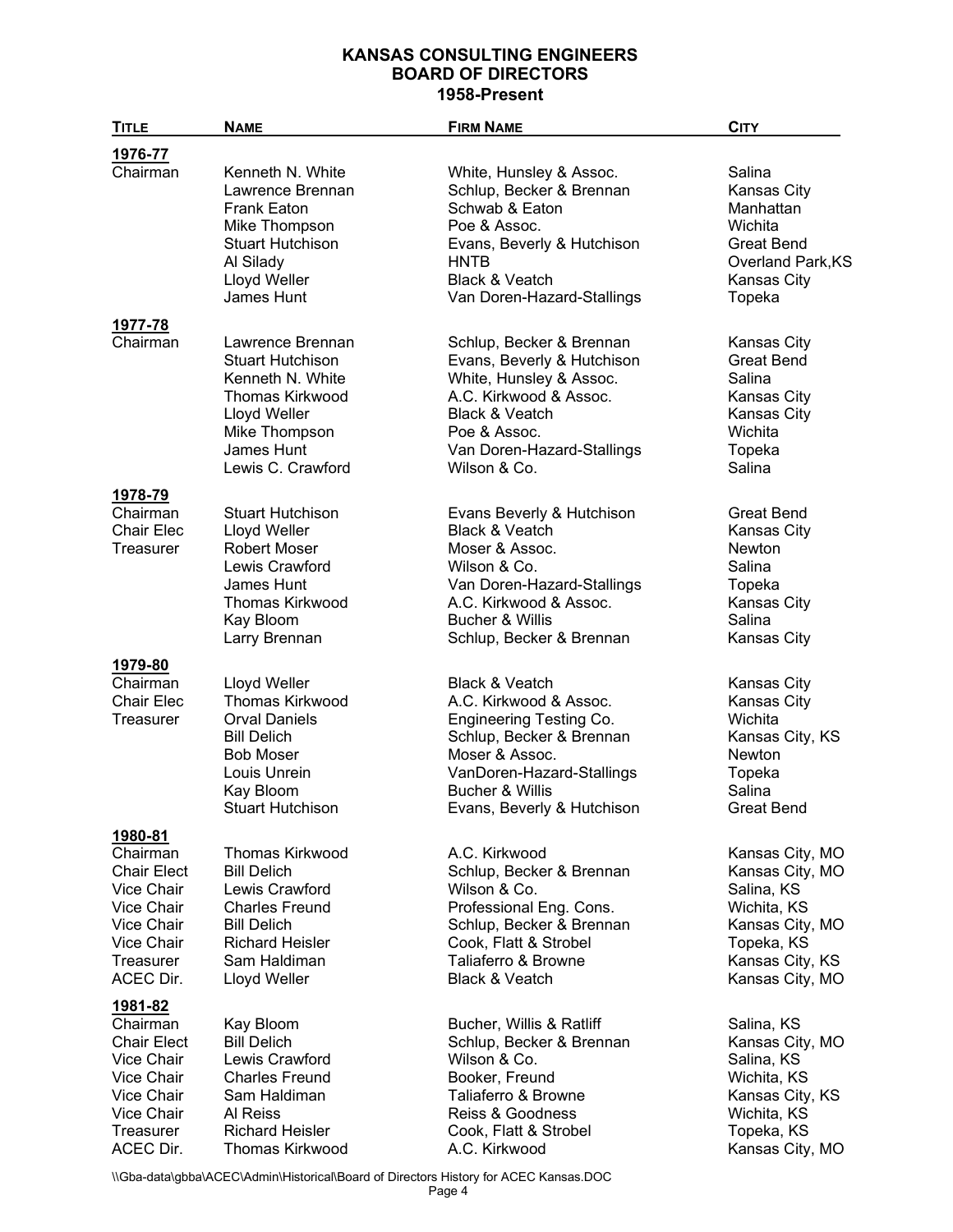| <b>TITLE</b>                                                                                                                              | <b>NAME</b>                                                                                                                                             | <b>FIRM NAME</b>                                                                                                                                                                                          | <b>CITY</b>                                                                                                                     |
|-------------------------------------------------------------------------------------------------------------------------------------------|---------------------------------------------------------------------------------------------------------------------------------------------------------|-----------------------------------------------------------------------------------------------------------------------------------------------------------------------------------------------------------|---------------------------------------------------------------------------------------------------------------------------------|
| 1982-83<br>Chairman<br><b>Chair Elect</b><br>Vice Chair<br>Vice Chair<br><b>Vice Chair</b><br>Vice Chair<br>Treasurer<br>ACEC Dir.        | <b>Bill Delich</b><br>Lewis Crawford<br>Sam Haldiman<br><b>Richard Heisler</b><br><b>Charles West</b><br>Al Reiss<br><b>Robert McCloud</b><br>Kay Bloom | Schlup, Becker & Brennan<br>Wilson & Co.<br>Taliaferro & Browne<br>Cook, Flatt & Strobel<br><b>Bartlett &amp; West</b><br>Reiss & Goodness<br>Black & Veatch<br>Bucher, Willis & Ratliff                  | Kansas City, MO<br>Salina, KS<br>Kansas City, KS<br>Topeka, KS<br>Topeka, KS<br>Wichita, KS<br>Kansas City, MO<br>Salina, KS    |
| 1983-84<br>Chairman<br><b>Chair Elect</b><br>Vice Chair<br>Vice Chair<br>Vice Chair<br>Vice Chair<br>Treasurer<br><b>ACEC Dir.</b>        | Lewis Crawford<br>Sam Haldiman<br><b>Richard Heisler</b><br><b>Charles West</b><br>Robert McCloud<br>Carl Knop<br>Ken Shetlar<br><b>Bill Delich</b>     | Wilson & Co.<br>Taliaferro & Browne<br>Cook, Flatt & Strobel<br><b>Bartlett &amp; West</b><br>Black & Veatch<br><b>Professional Engineering</b><br>Shetlar, Griffith, Shetlar<br>Schlup, Becker & Brennan | Salina, KS<br>Kansas City, KS<br>Topeka, KS<br>Topeka, KS<br>Kansas City, MO<br>Wichita, KS<br>Iola, KS<br>Kansas City, MO      |
| 1984-85<br>Chairman<br><b>Chair Elect</b><br>Vice Chair<br>Vice Chair<br><b>Vice Chair</b><br>Vice Chair<br><b>Treasurer</b><br>ACEC Dir. | Sam Haldiman<br><b>Richard Heisler</b><br>Carl Knop<br>R. G. VanGundy<br>Mike Butler<br>Robert McCloud<br>Mel Cerny<br>Lewis Crawford                   | Bucher, Willis, Ratliff<br>Cook, Flatt & Strobel<br><b>Professional Engineering</b><br>VanGundy & Assoc.<br>Schwab-Eaton<br><b>Black &amp; Veatch</b><br><b>GeoTechnical Services</b><br>Wilson & Co.     | Topeka, KS<br>Wichita, KS<br>Ellsworth, KS<br>Manhattan, KS<br>Kansas City, MO<br>Salina, KS<br>Salina, KS                      |
| 1985-86<br>Chairman<br><b>Chair Elect</b><br>Vice Chair<br>Vice Chair<br>Vice Chair<br>Vice Chair<br>Treasurer<br>ACEC Dir.               | <b>Richard Heisler</b><br>Robert McCloud<br>Jimmy Lin<br>Walt VonDemfange<br>R. G. VanGundy<br>Mike Butler<br><b>Orval Daniels</b><br>Lewis Crawford    | Cook, Flatt & Strobel<br><b>Black &amp; Veatch</b><br>Bucher, Willis, Ratliff<br>Geo Technical Service<br>VanGundy & Assoc.<br>Schwab-Eaton<br><b>Engineering Testing</b><br>Wilson & Co.                 | Topeka, KS<br>Kansas City, MO<br>Kansas City, MO<br>Salina, KS<br>Ellsworth, KS<br>Manhattan, KS<br>Wichita, KS<br>Salina, KS   |
| 1986-87<br>President<br>Pres. Elect<br>Vice Pres.<br>Vice Pres.<br>Vice Pres.<br>Vice Pres.<br><b>Treasurer</b><br>ACEC Dir.              | Robert McCloud<br>Mike Butler<br>Jimmy Lin<br>Walt VonDemfange<br><b>Robert Crawford</b><br>Ron Pletcher<br>Mike Dunnaway<br><b>Richard Heisler</b>     | <b>Black &amp; Veatch</b><br>Schwab-Eaton<br>Bucher, Willis, Ratliff<br>GeoTechnical Service<br>Wilson & Co.<br><b>Professional Engineering</b><br><b>Bartlett &amp; West</b><br>Cook, Flatt & Strobel    | Kansas City, MO<br>Manhattan, KS<br>Kansas City, MO<br>Salina, KS<br>Salina, KS<br>Wichita, KS<br>Topeka, KS<br>Topeka, KS      |
| 1987-88<br>President<br>Pres. Elect<br>Vice Pres.<br>Vice Pres.<br>Vice Pres.<br>Vice Pres.<br><b>Treasurer</b><br>ACEC Dir.              | Mike Butler<br>Jimmy Lin<br>Mike Dunnaway<br><b>Carl Reed</b><br>Ron Pletcher<br>Robert Crawford<br><b>William Latimer</b><br>Robert McCloud            | Schwab-Eaton<br>Bucher, Willis, Ratliff<br><b>Bartlett &amp; West</b><br>Schlup, Becker & Brennan<br><b>Professional Engineering</b><br>Wilson & Co.<br>Latimer, Sommers & Assoc.<br>Black & Veatch       | Manhattan, KS<br>Kansas City, MO<br>Topeka, KS<br>Kansas City, KS<br>Wichita, KS<br>Salina, KS<br>Topeka, KS<br>Kansas City, MO |

\\Gba-data\gbba\ACEC\Admin\Historical\Board of Directors History for ACEC Kansas.DOC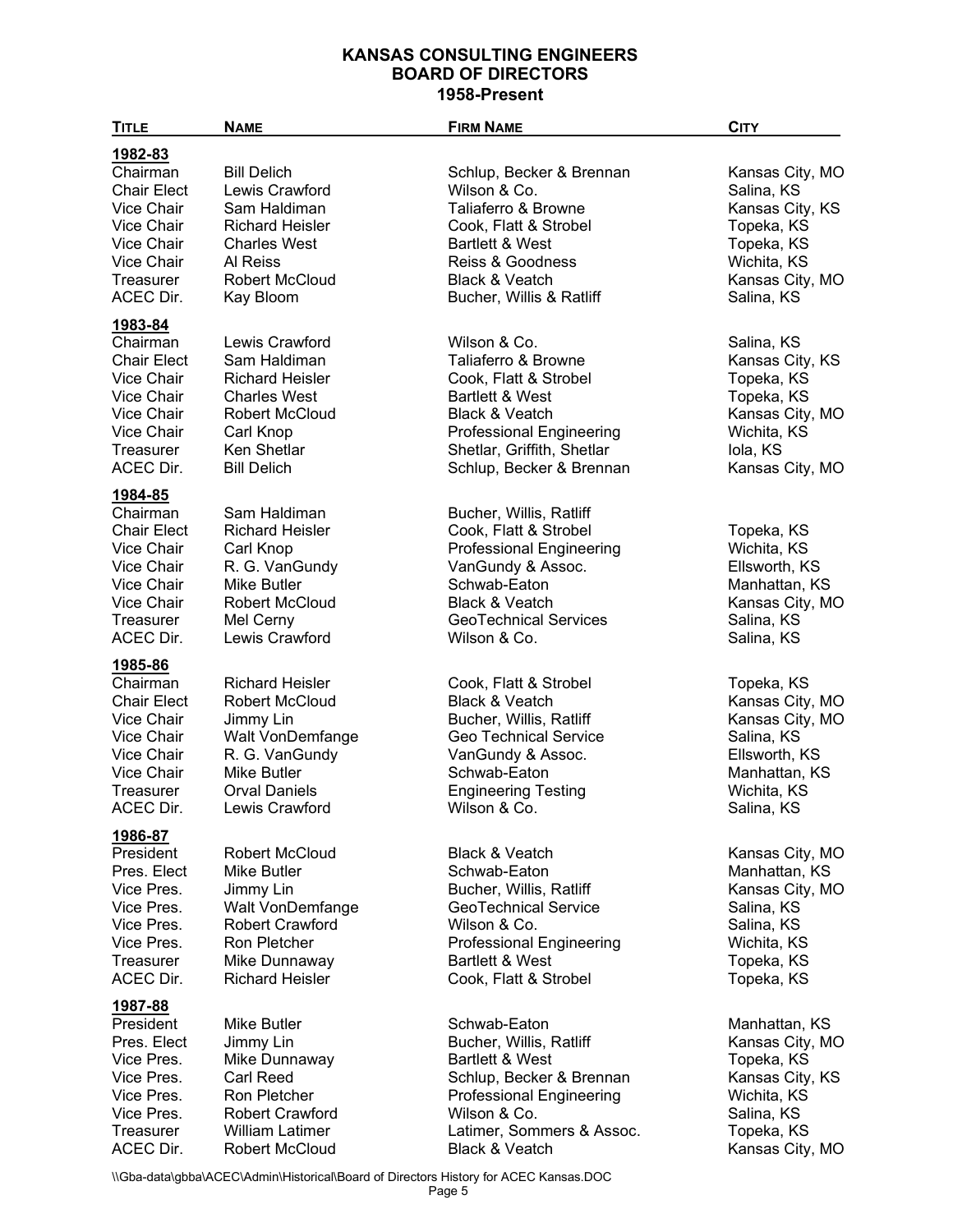| <b>TITLE</b>             | <b>NAME</b>                                   | <b>FIRM NAME</b>                           | <b>CITY</b>                          |
|--------------------------|-----------------------------------------------|--------------------------------------------|--------------------------------------|
| 1988-89                  |                                               |                                            |                                      |
| President                | Jimmy Lin                                     | Bucher, Willis, Ratliff                    | Kansas City, MO                      |
| Pres. Elect              | Ron Pletcher                                  | <b>Professional Engineering</b>            | Wichita, KS                          |
| Vice Pres.               | Paul Nixon                                    | Nixon & Assoc.                             | Liberal, KS                          |
| Vice Pres.               | Mike Dunnaway                                 | <b>Bartlett &amp; West</b>                 | Topeka, KS                           |
| Vice Pres.               | <b>Robert Crawford</b>                        | Schlup, Becker & Brennan                   | Kansas City, KS                      |
| Treasurer                | Wilber Copenhafer                             | Schwab-Eaton                               | Manhattan, KS                        |
| 1989-90                  |                                               |                                            |                                      |
| President                | <b>Ronald Pletcher</b>                        | <b>Professional Engineering</b>            | Wichita, KS                          |
| Pres. Elect              | Mike Dunnaway                                 | <b>Bartlett &amp; West</b>                 | Topeka, KS                           |
| Vice Pres.               | Wilber Copenhafer                             | George Butler Assoc.                       | Lenexa, KS                           |
| Vice Pres.               | James M. Thompson                             | Poe & Assoc.                               | Wichita, KS                          |
| Vice Pres.               | <b>Robert Crawford</b>                        | Wilson & Co.                               | Salina, KS                           |
| Vice Pres.               | Paul Nixon                                    | Nixon & Assoc.                             | Liberal, KS                          |
| Treasurer                | <b>Phil Estes</b>                             | Boyd, Brown, Stude, Cambern                | Kansas City, MO                      |
| ACEC Dir.                | Jimmy Lin                                     | Bucher, Willis, Ratliff                    | Kansas City, MO                      |
| 1990-91                  |                                               |                                            |                                      |
| President                | Mike Dunnaway                                 | <b>Bartlett &amp; West</b>                 | Topeka, KS                           |
| Pres. Elect              | Wilber Copenhafer                             | George Butler Assoc.                       | Lenexa, KS                           |
| Vice Pres.               | Ron Chandler                                  | Wilson & Co.                               | Salina, KS                           |
| Vice Pres.<br>Vice Pres. | <b>Phil Estes</b>                             | Boyd, Brown, Stude, Cambern<br><b>HNTB</b> | Kansas City, MO<br>Overland Park, KS |
| Vice Pres.               | Jim Scherzberg<br>James M. Thompson           | Poe & Assoc. of KS                         | Wichita, KS                          |
| Treasurer                | Leon Osbourn                                  | Kaw Valley Engineering                     | Junction City, KS                    |
| ACEC Dir.                | Ron Pletcher                                  | <b>Professional Engineering</b>            | Wichita, KS                          |
|                          |                                               |                                            |                                      |
| 1991-92                  |                                               |                                            |                                      |
| President<br>Pres. Elect | <b>Wilber Copenhafer</b><br>James M. Thompson | George Butler Assoc.<br>Poe & Assoc.       | Lenexa, KS<br>Wichita, KS            |
| Vice Pres.               | Ron Chandler                                  | Wilson & Co.                               | Salina, KS                           |
| Vice Pres.               | <b>Phil Estes</b>                             | Boyd, Brown, Stude, Cambern                | Kansas City, MO                      |
| Vice Pres.               | Jim Scherzberg                                | <b>HNTB</b>                                | Overland Park, KS                    |
| Vice Pres.               | Steve Bachenberg                              | Booker Assoc., Inc.                        | Wichita, KS                          |
| Treasurer                | <b>Brian Larson</b>                           | Johnson, Brickell, Mulcahy                 | Olathe, KS                           |
| ACEC Dir.                | Mike Dunnaway                                 | Bartlett & West                            | Topeka, KS                           |
| 1992-93                  |                                               |                                            |                                      |
| President                | Mike Thompson                                 | Poe & Associates                           | Wichita, KS                          |
| Pres. Elect              | Ron Chandler                                  | Wilson & Co                                | Salina, KS                           |
| Vice Pres.               | <b>Brian Larson</b>                           | Johnson, Brickell, Mulcahy & Assoc         | Kansa City, MO                       |
| Vice Pres.               | David Owsley                                  | Larkin Associates                          | Kansas City, MO                      |
| Vice Pres.               | Jim Scherzberg                                | Howard Needles Tammen & Berg.              | Overland Park, KS                    |
| Vice Pres.               | Steve Bachenberg                              | <b>Booker Associatesq</b>                  | Wichita, KS                          |
| Treasurer                | John Zey                                      | GeoSystems                                 | Topeka, KS                           |
| ACEC Dir.                | Wilber Copenhafer                             | George Butler Associates                   | Lenexa, KS                           |
| <u>1993-94</u>           |                                               |                                            |                                      |
| President                | Ron Chandler                                  | Wilson & Co                                | Salina, KS                           |
| Pres. Elect              | Jim Scherzberg                                | Howard Needles Tammen & Berg.              | Overland Park, KS                    |
| Vice Pres.               | <b>Brian Larson</b>                           | Johnson Brickell Mulcahy & Assoc           | Kansas City, MO                      |
| Vice Pres.               | David Owsley                                  | Larkin Associates                          | Kansas City, MO                      |
| Vice Pres.               | Dale Maltbie                                  | Professional Engineering                   | Wichita, KS                          |
| Vice Pres.               | John Zey                                      | GeoSystems                                 | Topeka, KS                           |
| Treasurer                | Jim Kring                                     | Bartlett & West                            | Topeka, KS                           |
| ACEC Dir.                | Mike Thompson                                 | Poe & Associates                           | Wichita, KS                          |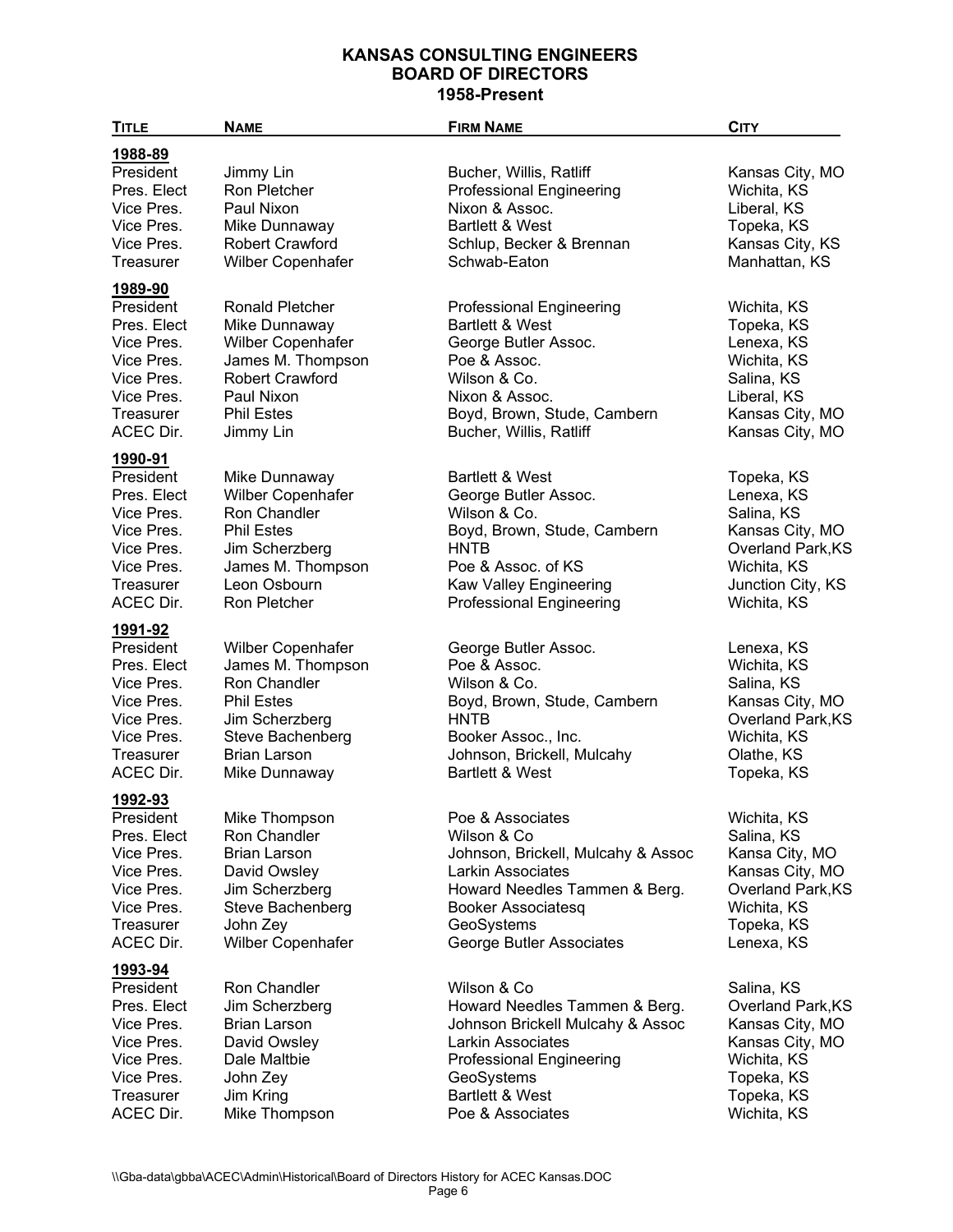| <b>TITLE</b>                                                                                                                                     | <b>NAME</b>                                                                                                                                                                              | <b>FIRM NAME</b>                                                                                                                                                                                                                                                                   | <b>CITY</b>                                                                                                                                                         |
|--------------------------------------------------------------------------------------------------------------------------------------------------|------------------------------------------------------------------------------------------------------------------------------------------------------------------------------------------|------------------------------------------------------------------------------------------------------------------------------------------------------------------------------------------------------------------------------------------------------------------------------------|---------------------------------------------------------------------------------------------------------------------------------------------------------------------|
| 1994-95<br>President<br>Pres. Elect<br>Vice Pres.<br>Vice Pres.<br>Vice Pres.<br>Vice Pres.<br>Treasurer<br>ACEC Dir.                            | Jim Scherzberg<br><b>Brian Larson</b><br>Dale Maltbie<br>John Zey<br>Jim Kring<br>Darrell Hammond<br><b>Brent Wooten</b><br>Ron Chandler                                                 | <b>HNTB</b><br><b>JBM Engineers</b><br><b>Professional Engineering Consultants</b><br>GeoSystems<br><b>Bartlett &amp; West</b><br>Van Doren-Hazard-Stallings<br>Baughman Company<br>Wilson & Co                                                                                    | Overland Park, KS<br>Kansas City, MO<br>Wichita, KS<br>Topeka, KS<br>Topeka, KS<br>Topeka, KS<br>Wichita, KS<br>Salina, KS                                          |
| 1995-96<br>President<br>Pres. Elect<br>Vice Pres.<br>Vice Pres.<br>Vice Pres.<br>Vice Pres.<br>Treasurer<br>ACEC Dir.                            | <b>Brian Larson</b><br>Dale Maltbie<br>Jim Kring<br>Darrell Hammond<br><b>Brent Wooten</b><br><b>Maurice Bowersox</b><br><b>Steve Carr</b><br>Jim Scherzberg                             | <b>JBM/TranSystems</b><br><b>Professional Engineering Consultants</b><br><b>Bartlett &amp; West</b><br>Van Doren-Hazard-Stallings<br>Baughman Company<br>Wilson & Company<br>Bucher, Willis & Ratliff<br><b>HNTB Corporation</b>                                                   | Kansas City, MO<br>Wichita, KS<br>Topeka, KS<br>Topeka, KS<br>Wichita, KS<br>Lenexa, KS<br>Kansas City, MO<br>Overland Park, KS                                     |
| 1996-97<br>President<br>Pres. Elect<br>Vice Pres.<br>Vice Pres.<br>Vice Pres.<br>Vice Pres.<br>Treasurer<br>ACEC Dir.                            | Dale Maltbie<br>Jim Kring<br><b>Brent Wooten</b><br><b>Maurice Bowersox</b><br><b>Steve Carr</b><br>Jay Freund<br>Warren Keith<br><b>Brian Larson</b>                                    | <b>Professional Engineering Consultants</b><br><b>Bartlett &amp; West</b><br>Baughman Company<br>Wilson & Company<br>Bucher, Willis & Ratliff<br><b>Peterson Freund Associates</b><br>Black & Veatch<br>TranSystems                                                                | Wichita, KS<br>Topeka, KS<br>Wichita, KS<br>Lenexa, KS<br>Kansas City, MO<br>Topeka, KS<br>Kansas City, MO<br>Kansas City, MO                                       |
| 1997-98<br>President<br>Pres. Elect<br>Vice Pres.<br>Vice Pres.<br>Vice Pres.<br>Vice Pres.<br>Treasurer<br>Past Pres.<br>ACEC Dir.<br>Secretary | Jim Kring<br><b>Maurice Bowersox</b><br><b>Steve Carr</b><br>Jay Freund<br>Warren Keith<br><b>Alan Luttrell</b><br>Dale McGregor<br>Dale Maltbie<br><b>Brian Larson</b><br>George Barbee | <b>Bartlett &amp; West</b><br>Wilson & Company<br>Bucher, Willis & Ratliff<br><b>Peterson Freund Associates</b><br>Black & Veatch<br>Evans, Bierly, Hutchison<br><b>HNTB Corporation</b><br><b>Professional Engineering Consultants</b><br>TranSystems<br><b>KCE</b>               | Topeka, KS<br>Lenexa, KS<br>Kansas City, MO<br>Topeka, KS<br>Kansas City, MO<br>Great Bend, KS<br>Overland Park, KS<br>Wichita, KS<br>Kansas City, MO<br>Topeka, KS |
| 1998-99<br>President<br>Pres. Elect<br>Vice Pres.<br>Vice Pres.<br>Vice Pres.<br>Vice Pres.<br>Treasurer<br>Past Pres.<br>ACEC Dir.<br>Secretary | Maurice Bowersox<br><b>Steve Carr</b><br>Jay Freund<br><b>Alan Luttrell</b><br>Dale McGregor<br>Roy Wilson, Jr.<br>Mike Schomaker<br>Jim Kring<br>Jim Kring<br>George Barbee             | Wilson & Company<br>Bucher, Willis & Ratliff<br><b>Peterson Freund Associates</b><br>Evans, Bierly, Hutchison<br><b>HNTB Corporation</b><br>George Butler Associates<br><b>Professional Engineering Consultants</b><br><b>Bartlett &amp; West</b><br>Bartlett & West<br><b>KCE</b> | Lenexa, KS<br>Kansas City, MO<br>Topeka, KS<br>Great Bend, KS<br>Overland Park, KS<br>Kansas City, MO<br>Wichita, KS<br>Topeka, KS<br>Topeka, KS<br>Topeka, KS      |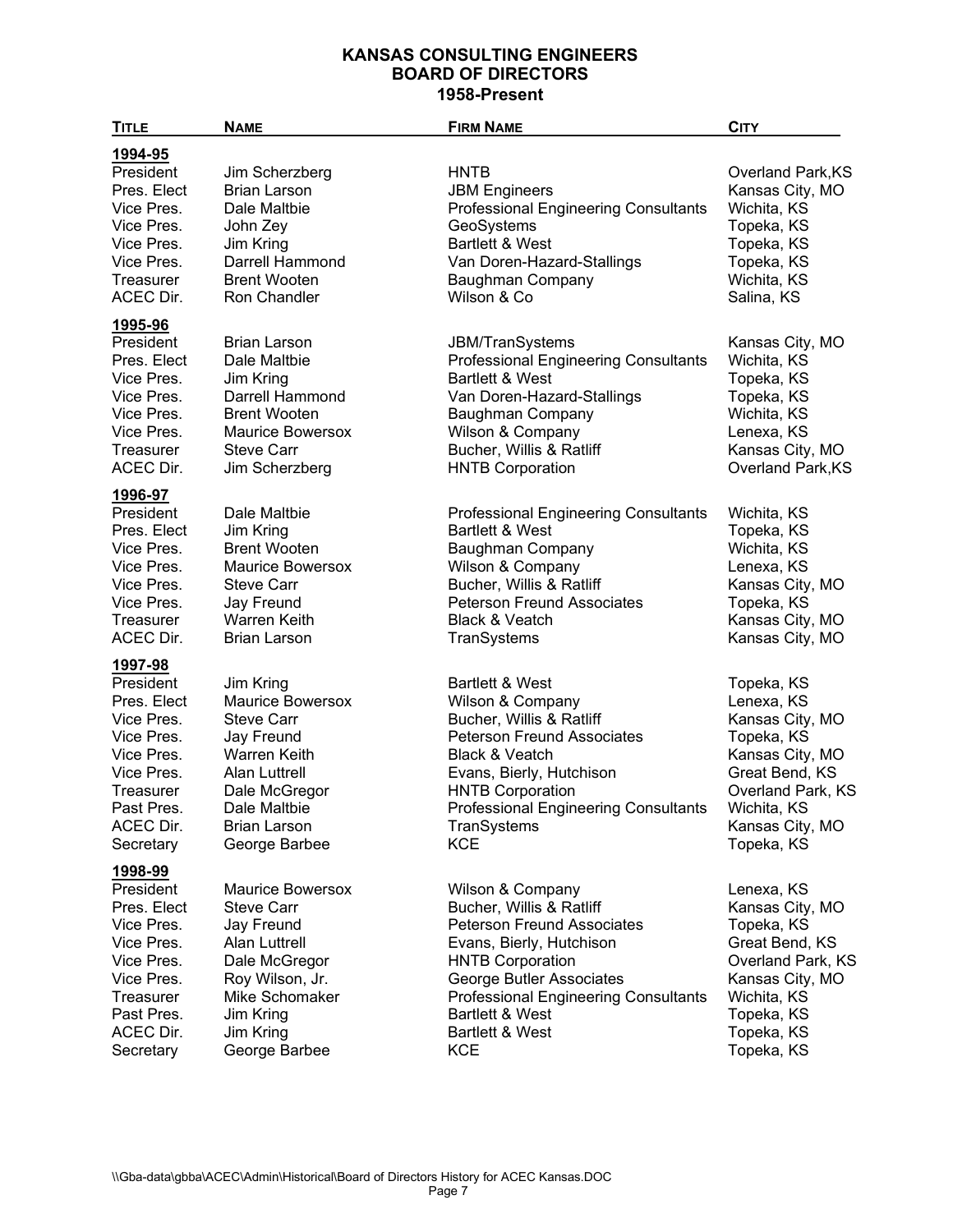| <b>TITLE</b>            | <b>NAME</b>                                                                           | <b>FIRM NAME</b>                            | <b>CITY</b>       |
|-------------------------|---------------------------------------------------------------------------------------|---------------------------------------------|-------------------|
| 1999-2000               |                                                                                       |                                             |                   |
| President               | <b>Steve Carr</b>                                                                     | Bucher, Willis & Ratliff                    | Kansas City, MO   |
| Pres. Elect             | Jay Freund                                                                            | <b>Peterson Freund Associates</b>           | Topeka, KS        |
| Vice Pres.              | <b>Brad Fagan</b>                                                                     | Schwab-Eaton                                | Manhattan, KS     |
| Vice Pres.              | Dale McGregor                                                                         | <b>HNTB Corporation</b>                     | Overland Park, KS |
| Vice Pres.              | Mike Schomaker                                                                        | <b>Professional Engineering Consultants</b> | Wichita, KS       |
| Vice Pres.              | Roy Wilson, Jr.                                                                       | George Butler Associates                    | Kansas City, MO   |
| Treasurer               | Darold Davis                                                                          | Cook, Flatt & Strobel                       | Topeka, KS        |
| Past Pres.              | <b>Maurice Bowersox</b>                                                               | Wilson & Company                            | Lenexa, KS        |
| ACEC Dir.               | Jim Kring                                                                             | Bartlett & West                             | Topeka, KS        |
| Secretary               | George Barbee                                                                         | <b>KCE</b>                                  | Topeka, KS        |
| 2000-2001               |                                                                                       |                                             |                   |
| President               | Jay Freund                                                                            | Van Doren-Hazard-Stallings, Inc.            | Topeka, KS        |
| Pres. Elect             | Roy Wilson, Jr.                                                                       | George Butler Associates, Inc.              | Kansas City, MO   |
| Vice Pres.              | <b>Brad Fagan</b>                                                                     | Schwab-Eaton                                | Manhattan, KS     |
| Vice Pres.              | Mike Schomaker                                                                        | <b>Professional Engineering Consultants</b> | Wichita, KS       |
| Vice Pres.              | Darold Davis                                                                          | Cook, Flatt & Strobel                       | Topeka, KS        |
| Vice Pres.              | Stephen Webb                                                                          | <b>TransSystems Corporation</b>             | Liberal, KS       |
| <b>Treasurer</b>        | Kevin Honomichl                                                                       |                                             | Overland Park, KS |
| Past Pres.              | <b>Steve Carr</b>                                                                     | <b>Brungardt Honomichl &amp; Company</b>    |                   |
|                         |                                                                                       | Bucher, Willis & Ratliff Corporation        | Kansas City, MO   |
| ACEC Dir.               | <b>Maurice Bowersox</b>                                                               | Wilson & Company                            | Lenexa, KS        |
| Secretary               | George Barbee                                                                         | <b>KCE</b>                                  | Topeka, KS        |
| 2001-2002               |                                                                                       |                                             |                   |
| President               | Roy Wilson, Jr.                                                                       | George Butler Associates, Inc.              | Kansas City, MO   |
| Pres. Elect             | Mike Schomaker                                                                        | <b>Professional Engineering Consultants</b> | Wichita, KS       |
| Vice Pres.              | Darold Davis                                                                          | Cook, Flatt & Strobel                       | Topeka, KS        |
| Vice Pres.              | Kevin Honomichl                                                                       | Brungardt Honomichl & Company               | Overland Park, KS |
| Vice Pres.              | <b>Steve Hileman</b>                                                                  | Bucher, Willis & Ratliff Corporation        | Kansas City, MO   |
| Treasurer               | Katherin Steinbacher                                                                  | Evans-Bierly Hutchinson & Associates        | Leavenworth, KS   |
| Past Pres.              | Jay Freund                                                                            | Van Doren-Hazard-Stallings, Inc.            | Topeka, KS        |
| ACEC Dir.               | <b>Maurice Bowersox</b>                                                               | Wilson & Company                            | Lenexa, KS        |
| Secretary               | George Barbee                                                                         | <b>KCE</b>                                  | Topeka, KS        |
| 2002-2003               |                                                                                       |                                             |                   |
| President               | Mike Schomaker                                                                        | <b>Professional Engineering Consultants</b> | Wichita, KS       |
| Pres. Elect             | Darold Davis                                                                          | Cook, Flatt & Strobel                       | Topeka, KS        |
| Vice Pres.              | Kevin Honomichl                                                                       | Brungardt Honomichl & Company               | Overland Park, KS |
| Vice Pres.              | Steve Hileman                                                                         | Bucher, Willis & Ratliff Corporation        | Kansas City, MO   |
| Vice Pres.              | Jerry May                                                                             | Wilson & Company                            | Wichita, KS       |
| <b>Treasurer</b>        | Stephen Berland                                                                       | <b>BG Consultants</b>                       | Manhattan, KS     |
| Past Pres.              | Roy Wilson, Jr.                                                                       | George Butler Associates, Inc.              | Kansas City, MO   |
| ACEC Dir.               | Roy Wilson, Jr.                                                                       | George Butler Associates, Inc.              | Kansas City, MO   |
| Secretary               | Scott Heidner                                                                         | KCE                                         | Topeka, KS        |
| 2003-2004               |                                                                                       |                                             |                   |
| President               | Kevin Honomichl                                                                       | Brungardt Honomichl & Company, P.A.         | Overland Park, KS |
| Pres. Elect             | Steve Hileman                                                                         | Bucher, Willis & Ratliff Corporation        | Kansas City, MO   |
| 2 <sup>nd</sup> Year VP | Stephen Berland                                                                       | <b>BG Consultants</b>                       | Manhattan, KS     |
| 2 <sup>nd</sup> Year VP | Michael Olson                                                                         | Kirkham Michael & Associates, Inc.          | Ellsworth, KS     |
| 1 <sup>st</sup> Year VP | Jerry May                                                                             | Wilson & Company                            | Wichita, KS       |
| 1 <sup>st</sup> Year VP | <b>Michael Priest</b>                                                                 | <b>TranSystems Coproration</b>              | Kansas City, MO   |
| Secretary               | Scott Heidner                                                                         | <b>Kansas Consulting Engineers</b>          | Topeka, KS        |
| Treasurer               | Keith Warta                                                                           | Bartlett & West Engineers, Inc.             | Topeka, KS        |
| Past Pres.              | Mike Schomaker                                                                        | <b>Professional Engineering Consultants</b> | Wichita, KS       |
| ACEC Dir.               | Roy Wilson, Jr.                                                                       | George Butler Associates, Inc.              | Lenexa, KS        |
|                         | IChe detalable) ACEOLA dminUlioterical Deerd of Directors History for ACEO Kanego DOC |                                             |                   |

\\Gba-data\gbba\ACEC\Admin\Historical\Board of Directors History for ACEC Kansas.DOC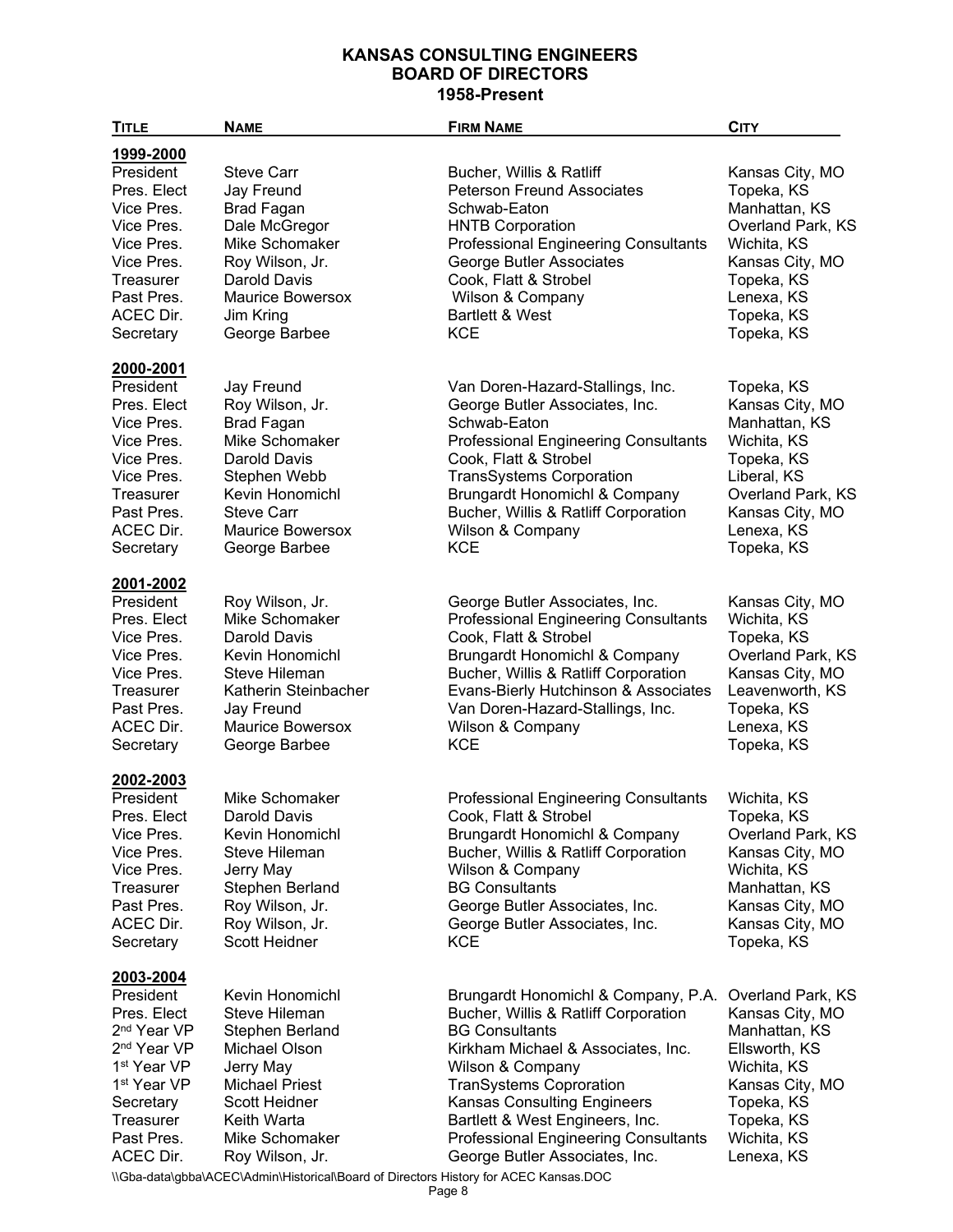## **2004-2005**

#### **2005-2006**

## **2006-2007**

# **2007-2008**

2<sup>nd</sup> Year VP Brent Remsberg FEC PA<br>1<sup>st</sup> Year VP Sid Arpin Fect Panama BG Cons

# **2008-2009**

2<sup>nd</sup> Year VP Sid Arpin BG Consultants, Inc.

Steve Hileman **Bucher, Willis & Ratliff Corporation** Kansas City, MO Pres. Elect Michael Priest TranSystems Coproration Kansas City, MO 2nd Year VP Joseph Brand HNTB Corporation Overland Park, KS Bartlett & West Engineers, Inc. Topeka, KS 1st Year VP Stephen Berland BG Consultants Manhattan, KS 1st Year VP Michael Olson Kirkham Michael & Associates, Inc. Ellsworth, KS Secretary Scott Heidner **ACEC of Kanasas** Topeka, KS Treasurer Clinton Robinson Black & Veatch Clinton Robinson Black & Veatch Kansas City, MO Past Pres. Kevin Honomichl Brungardt Honomichl & Company, P.A. Overland Park, KS<br>ACEC Dir. Carl Reed Brungardt Delich. Roth & Goodwillie. P.A. Kansas City. MO Delich, Roth & Goodwillie, P.A. Kansas City, MO

President Michael Priest TranSystems Coproration Kansas City, MO Pres. Elect Michael Olson Kirkham Michael & Associates, Inc. Ellsworth, KS<br>2<sup>nd</sup> Year VP Joseph Brand HNTB Corporation Corportion Cycrland Parl 2nd Year VP Joseph Brand HNTB Corporation Overland Park, KS 2nd Year VP Keith Warta Bartlett & West Engineers, Inc. Topeka, KS 1<sup>st</sup> Year VP Troy Eisenbraun Nilson & Company Nilson & Company Salina, KS 1<sup>st</sup> Year VP Clinton Robinson **Black & Veatch Kansas City, MO** Secretary Scott Heidner **ACEC of Kansas** Topeka, KS Treasurer Brent Remsberg PEC PA Nichita, KS Past Pres. Steve HIleman Bucher, Willis & Ratliff Corporation Kansas City, MO<br>ACEC Dir. Carl Reed Delich, Roth & Goodwillie, P.A. Kansas Cit Delich, Roth & Goodwillie, P.A.

President Michael Olson Kirkham Michael & Associates, Inc. Ellsworth, KS<br>Pres. Elect Keith Warta **Bartlett & West Engineers, Inc.** Topeka, KS Pres. Elect Keith Warta Bartlett & West Engineers, Inc. Topeka, KS<br>2<sup>nd</sup> Year VP Clinton Robinson Black & Veatch 2nd Year VP Clinton Robinson Black & Veatch Kansas City, MO **2** Troy Eisenbraun **2018** Wilson & Company Salina, KS 1st Year VP Brent Remsberg **PEC PA** PEC PA Wichita, KS 1<sup>st</sup> Year VP John Mitchell Burns & McDonnell Engineers Kansas City, MO<br>Treasurer Joseph Brand HNTB Corporation Overland Park, KS Treasurer Joseph Brand HNTB Corporation<br>Past Pres. Michael Priest FranSystems Copr Past Pres. Michael Priest TranSystems Coproration Kansas City, MO ACEC Dir. Kevin Honomichl Brungardt Honomichl & Company Overland Park, KS

Keith Warta **Bartlett & West Engineers, Inc.** Topeka, KS Pres. Elect Clinton Robinson Black & Veatch Kansas City, MO <sup>2nd</sup> Year VP bohn Mitchell Burns & McDonnell Engineers Kansas City (Ansume Automa) Burns & McDonnell Engineers<br>And Year VP Brent Remsberg (PEC PA 1st Year 1st Year 1st Year 1st Year 1st Year 1st Year 2nd Arpin Sid Arpin 1st Year 1st Year 1st Year 1st Year 1 1st Year VP Kenzil Lynn BWR Salina, KS Wilson & Company Past Pres. Michael Olson Kirkham Michael & Associates, Inc. Ellsworth, KS ACEC Dir. Kevin Honomichl BHC Rhodes Controlled BHC Router Coverland Park, KS

President Clinton Robinson Black & Veatch Kansas City, MO Troy Eisenbraun Wilson & Company Salina, KS<br>Sid Arpin BG Consultants, Inc. Hutchinson, KS 2nd Year VP Kenzil Lynn BWR Salina, KS **15t Year Year Year Year Year Venneth Bengtson MKEC Engineering Consultants, Inc. Wichita, KS** 1st Year VP bet The Forrest Erickson Control Chemister Kleinfelder Chemister Chemister Chemister Lenexa, KS Treasurer Timothy Ross George Butler Associates, Inc. Chenexa, KS<br>Past Pres. Keith Warta Chenexa, Bartlett & West Engineers. Inc. Topeka. KS **Past Pres. Engineers, Inc.** Topeka, KS ACEC Dir. Michael Olson Kirkham Michael & Associates, Inc. Ellsworth, KS

\\Gba-data\gbba\ACEC\Admin\Historical\Board of Directors History for ACEC Kansas.DOC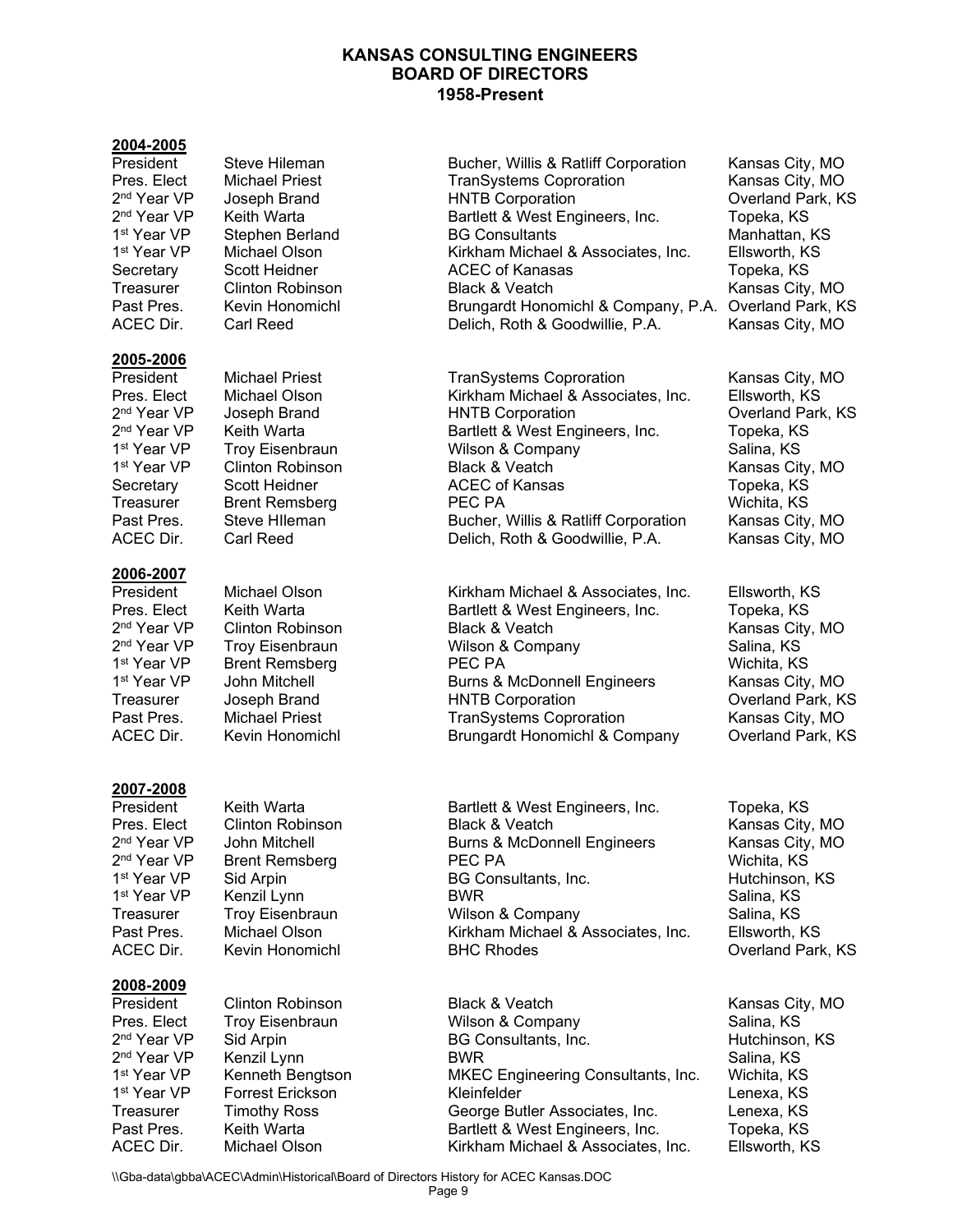#### **2009-2010**

#### **2010-2011**

#### **2011-2012**

#### **2012-2013**

# **2013-2014**

President Troy Eisenbraun Milson & Company Company Salina, KS Pres. Elect Sid Arpin BG Consultants, Inc. Hutchinson, KS<br>
2<sup>nd</sup> Year VP Kenneth Bengtson MKEC Engineering Consultants, Inc. Wichita, KS MKEC Engineering Consultants, Inc. 2<sup>nd</sup> Year VP Forrest Erickson Kleinfelder Kleinfelder Lenexa, KS 1st Year VP Timothy Ross George Butler Associates, Inc. Lenexa, KS Mike Hess **1st Year 20 HNTB Corporation** 1st Year 20 Overland Park, KS Treasurer Tom Swenson TranSystems TranSystems Kansas City, MO Past Pres. Clinton Robinson Black & Veatch Kansas City, MO Kirkham Michael & Associates, Inc. Ellsworth, KS

President Sid Arpin BG Consultants, Inc. 6 Hutchinson, KS Pres. Elect Mike Hess HNTB Corporation Overland Park, KS <sup>nd</sup> Year VP Timothy Ross George Butler Associates, Inc. Lenexa, KS<br>2<sup>nd</sup> Year VP John Zev GeoSource. LLC John Zey **Character Contract Contract Contract Contract Contract Contract Contract Contract Contract Contract Co** 1st Year VP Tom Orazem Orazem & Scalora Engineering, P.A. Manhattan, KS 1st Year VP Tom Swenson TranSystems TranSystems Kansas City, MO Treasurer Bruce Barnes Camp, Dresser & McKee, Inc. Wichita, KS Past Pres. Troy Eisenbraun Nilson & Company Nilson & Company Salina, KS ACEC Dir. Clinton Robinson Black & Veatch Black Action Kansas City, MO

President Mike Hess HNTB Corporation Overland Park, KS Pres. Elect Timothy Ross George Butler Associates, Inc.<br>
2<sup>nd</sup> Year VP Tom Orazem **Calles Contains** Orazem & Scalora Engineerinc <sup>nd</sup> Year VP Tom Orazem Orazem & Scalora Engineering, P.A. Manhattan, KS<br>2<sup>nd</sup> Year VP Tom Swenson TranSystems Kansas City. M <sup>nd</sup> Year VP Tom Swenson TranSystems Kansas City, MO<br>1<sup>st</sup> Year VP Bruce Barnes Camp\_Dresser & McKee\_Inc Wichita\_KS Camp, Dresser & McKee, Inc. Wichita, KS 1st Year VP Richard Worrel **Affinis Corp** Communication Affinis Corp **Constanting Constant Park, KS** Treasurer Joseph Caldwell Bartlett & West, Inc. Lawrence, KS Past Pres. Sid Arpin Sulle BG Consultants, Inc. Sulle Hutchinson, KS ACEC Dir. Clinton Robinson Black & Veatch Black Action Kansas City, MO

President Timothy Ross George Butler Associates, Inc. Lenexa, KS Pres. Elect Tom Swenson TranSystems TranSystems Kansas City, MO<br>
2<sup>nd</sup> Year VP Bruce Barnes Camp. Dresser & McKee. Inc. Wichita. KS  $2<sup>nd</sup> Year VP$  Bruce Barnes Camp, Dresser & McKee, Inc.  $2<sup>nd</sup> Year VP$  Richard Worrel Affinis Corp Prichard Worrel **2.000 Affinis Corp 2.000 Containers** Overland Park, KS 1<sup>st</sup> Year VP Joseph Caldwell Bartlett & West, Inc. Lawrence, KS<br>1<sup>st</sup> Year VP Rod Young PEC P.A. 1st Year VP Rod Young PEC P.A. Wichita, KS Treasurer Tom Orazem Orazem & Scalora Engineering, P.A. Manhattan, KS Past Pres. Mike Hess HNTB Corporation Overland Park, KS Kenzil Lynn Schwab-Eaton, P.A.

**President TranSystems TranSystems** Kansas City, MO Pres. Elect Richard Worrel Affinis Corp Overland Park, KS 2nd Year VP Joseph Caldwell Bartlett & West, Inc. Lawrence, KS 2<sup>nd</sup> Year VP Rod Young PEC P.A. Wichita, KS 1<sup>st</sup> Year VP aul Clark Allied Environmental Consultants, Inc. Wichita, KS 1st Year VP Kirby Demott **Alfred Benesch & Company** Bonner Springs, KS Treasurer Tom Orazem Orazem & Scalora Engineering, P.A. Manhattan, KS Past Pres. Timothy Ross George Butler Associates, Inc. Lenexa, KS ACEC Dir. Kenzil Lynn Schwab-Eaton, P.A. Manhattan, KS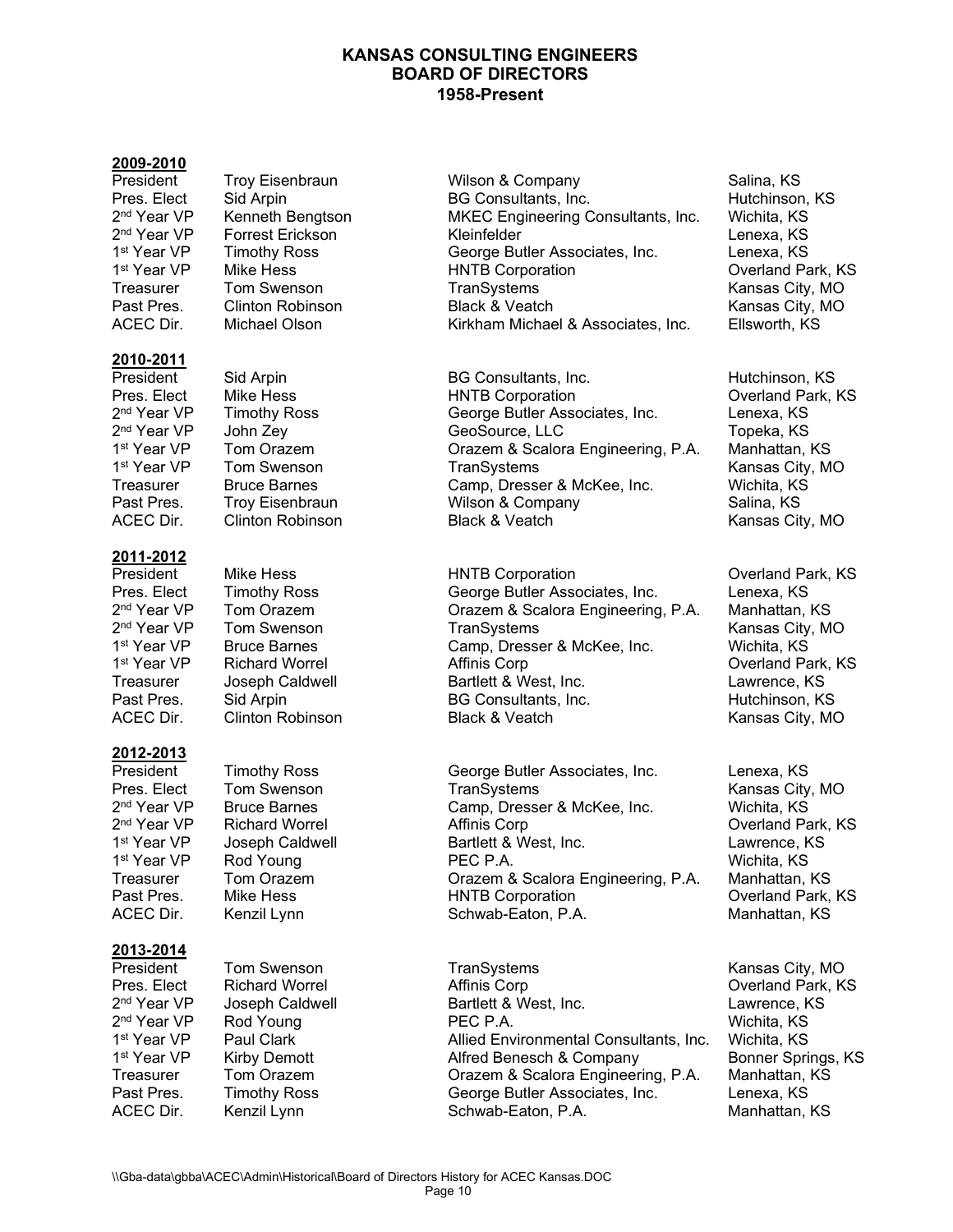### **2014-2015**

## **2015-2016**

# **2016-2017**

# **2017-2018**

#### **2018-2019**

President Rod Young PEC P.A. Wichita, KS

1<sup>st</sup> Year VP Scott Randle<br>1<sup>st</sup> Year VP Joe Drimmel

President Richard Worrel **Affinis Corp** Affinis Corp Coverland Park, KS<br>
Pres. Elect Joseph Caldwell **Bartlett & West, Inc.** Clawrence, KS Bartlett & West, Inc. <sup>nd</sup> Year VP Paul Clark Allied Environmental Consultants, Inc. Wichita, KS<br>2<sup>nd</sup> Year VP Kirby Demott Alfred Benesch & Company <sup>2nd</sup> Year VP Kirby Demott **Alfred Benesch & Company Bonner Springs**, KS<br>1<sup>st</sup> Year VP Douglas Doerr SCS Aguaterra SCS Aguaterra Cycrland Park, KS 1st SCS Aquaterra 1st Year 2004 Doerland Park, KS 1st Year VP Jon Halbgewachs Kirkham, Michael & Associates, Inc. Ellsworth, KS Treasurer Rod Young PEC P.A. Wichita, KS Past Pres. Tom Swenson TranSystems TranSystems Kansas City, MO ACEC Dir. Mike Hess **HNTB Corporation** ACEC Dir. Mike Hess **HNTB Corporation** Corporation

President Joseph Caldwell Bartlett & West, Inc. Cawrence, KS<br>Pres. Elect Rod Young PEC P.A. Pres. Elect Rod Young Pres. Elect Rod Young PEC P.A. Wichita, KS 2<sup>nd</sup> Year VP Douglas Doerr SCS Aquaterra SCS Aquaterra Coverland Park, KS<br>2<sup>nd</sup> Year VP Jon Halbgewachs Kirkham, Michael & Associates, Inc. Ellsworth, KS <sup>2nd</sup> Year VP Jon Halbgewachs Kirkham, Michael & Associates, Inc. Ellsworth, KS<br>1<sup>st</sup> Year VP Brad Austin Poole Fire Protection. Inc. Olathe. KS 1st Year VP Brad Austin **Poole Fire Protection, Inc.** Olathe, KS (Olathe, KS)<br>1st Year VP Joseph Marsh **Protection Consultants, Inc.** Chemexa, KS Terracon Consultants, Inc. 
Lenexa, KS Treasurer Allied Environmental Consultants, Inc. Wichita, KS Past Pres. Richard Worrel **Affinis Corp Community Constructs** Overland Park, KS ACEC Dir. Mike Hess **HNTB Corporation** ACEC Dir. Mike Hess and Direct Actual Park, KS

Pres. Elect Kenzil Lynn Schwab-Eaton, P.A. Salina, KS<br>
2<sup>nd</sup> Year VP Brad Austin State Schwab-Eaton, P.A. Salina, KS 2<sup>nd</sup> Year VP Brad Austin **Probel Propict Protection, Inc.** 2<sup>nd</sup> Year VP Tyler Glissman Publish As Company, Inc. 2nd Year VP Tyler Glissman  $2^{nd}$  Year VP are Tyler Glissman Wilson & Company, Inc.<br>  $1^{st}$  Year VP and Hencock SMH Consultants **1st Year 1st Year 1st Year 1st Year 1st Year 1st Year 1st Year 1st Year 1st Year 1st Year 1st Year 1st Year 1** 1<sup>st</sup> Year VP deff McKerrow **Colsson Associates** Consultants Inc. Number Overland Park, KS<br>Treasurer Paul Clark Consultants Allied Environmental Consultants Inc. Wichita. KS Allied Environmental Consultants, Inc. Past Pres. Joseph Caldwell Bartlett & West, Inc. Class Calcumence, KS ACEC Dir. Richard Worrel Affinis Corp Overland Park, KS

President Kenzil Lynn Schwab-Eaton, P.A. Salina, KS<br>Pres. Elect. Tyler Glissman Nilson & Company, Inc. Salina, KS Pres. Elect. Tyler Glissman Wilson & Company, Inc.<br>2<sup>nd</sup> Year VP Jeff McKerrow Olsson Associates <sup>2nd</sup> Year VP Jeff McKerrow Olsson Associates Overland Park, KS<br>2<sup>nd</sup> Year VP Jeff Hancock SMH Consultants 2nd Year VP Jeff Hancock SMH Consultants Manhattan, KS **1st Primmel 1st Year 20 HDR 1st Year Venetia** City, KS Treasurer Brad Austin Poole Fire Protection, Inc. Olathe, KS Past Pres Pres Rod Young PEC P.A. PEC P.A. Press Press, Nichita, KS ACEC Dir. Richard Worrel Affinis Corp Overland Park, KS

President Tyler Glissman Wilson & Company, Inc. Salina, KS Pres. Elect. Jeff Hancock SMH Consultants Manhattan, KS 2<sup>nd</sup> Year VP Scott Randle Terracon Wichita, KS<br>1<sup>st</sup> Year VP Matt McQuality Geotechnology Overland Pa 1<sup>st</sup> Year VP Matt McQuality Geotechnology Overland Park, KS<br>1<sup>st</sup> Year VP Chris Bohm Garver Wichita. KS 1st Year VP Chris Bohm Garver Garver Controller Controller Michita, KS Treasurer Brad Austin **Brad Austin** Poole Fire Protection, Inc. Clathe, KS Past Pres Kenzil Lynn Schwab-Eaton Salina, KS ACEC Dir. Richard Worrel Affinis Corp Overland Park, KS

Kansas City, KS